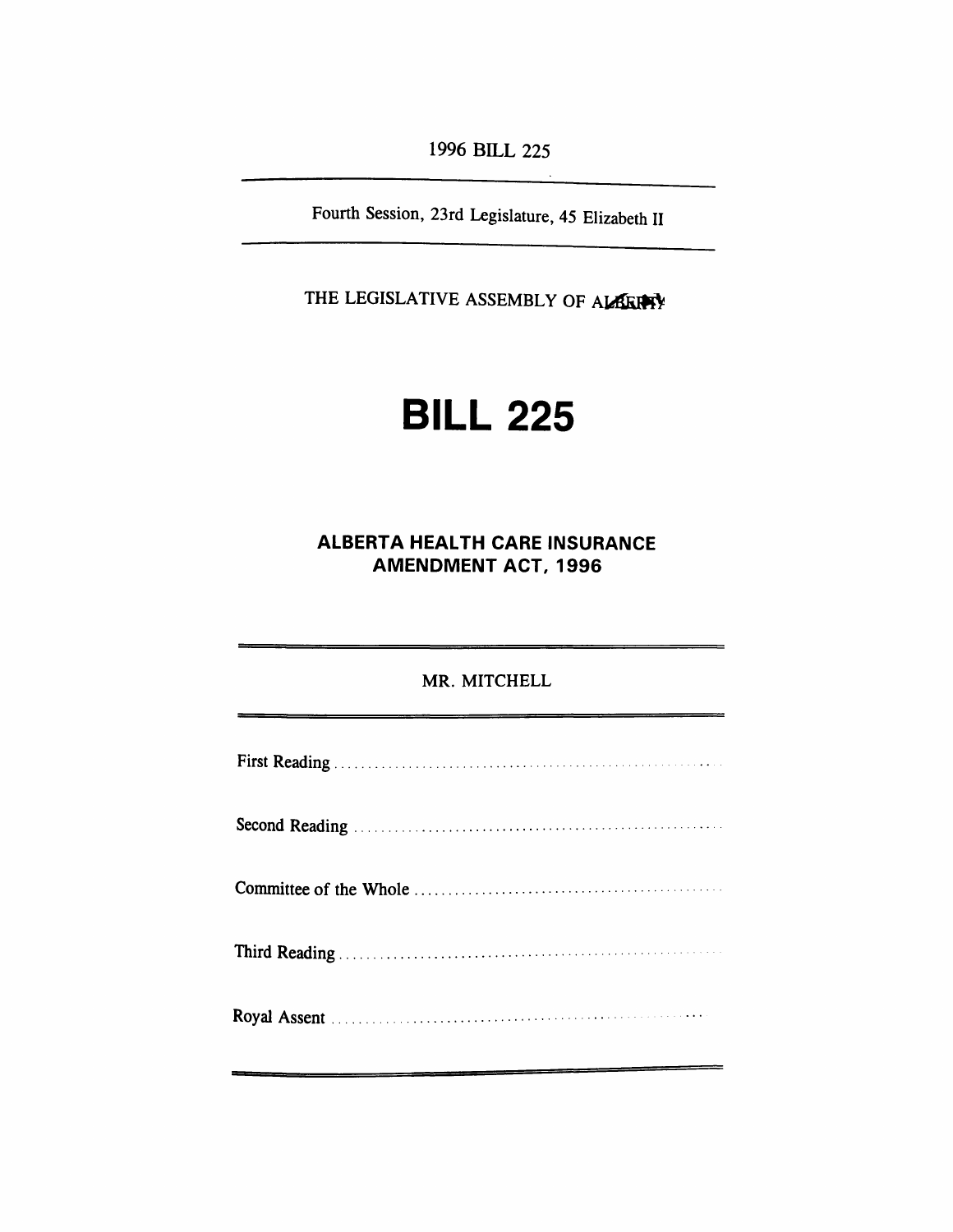*Bill 225 Mr. Mitchell*

### *BILL 225*

*1996*

#### *ALBERTA HEALTH CARE INSURANCE AMENDMENT ACT, 1996*

*(Assented to , 1996)*

*HER MAJESTY, by and with the advice and consent of the Legislative Assembly of Alberta, enacts as follows:*

*<sup>1</sup> The Alberta Health Care Insurance Act is amended by this Act.*

*2 The following preamble is added before the Enacting clause:*

*WHEREAS the people and government of Alberta believe that health care is one of the defining features of Canadian nationhood and are committed to its preservation for future generations;*

*WHEREAS the people and government of Alberta wish to confirm and entrench universality, comprehensiveness, accessibility, portability and public administration as the guiding principles of the health care system of Alberta and are committed to the preservation of these principles in perpetuity;*

*WHEREAS the people and government of Alberta believe it to be fundamental that an individual's access to necessary medical care be solely based on need and not on the individual's ability to pay;*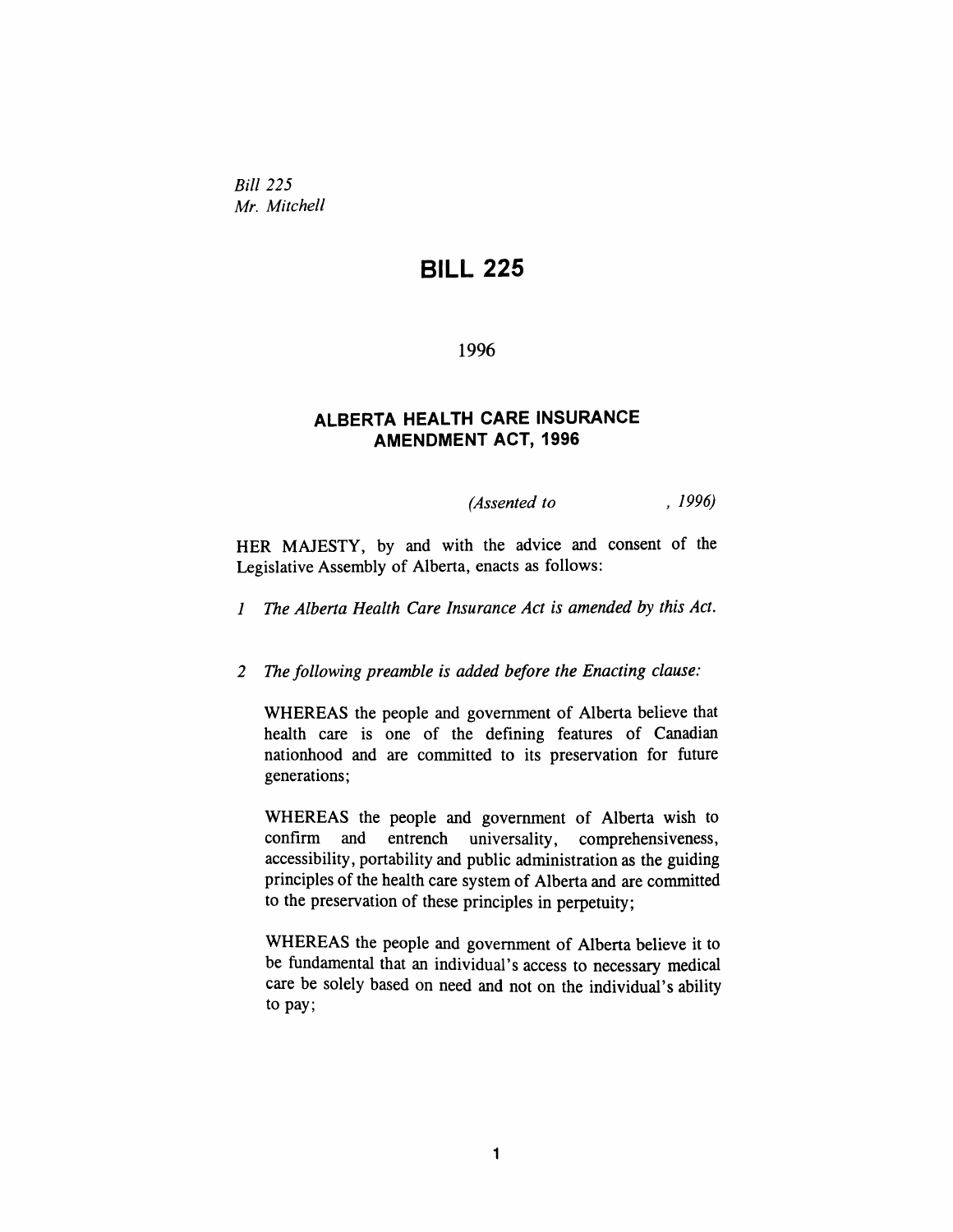*Explanatory Notes*

*<sup>1</sup> Amends chapter A-24, Revised Statutes of Alberta, 1980.*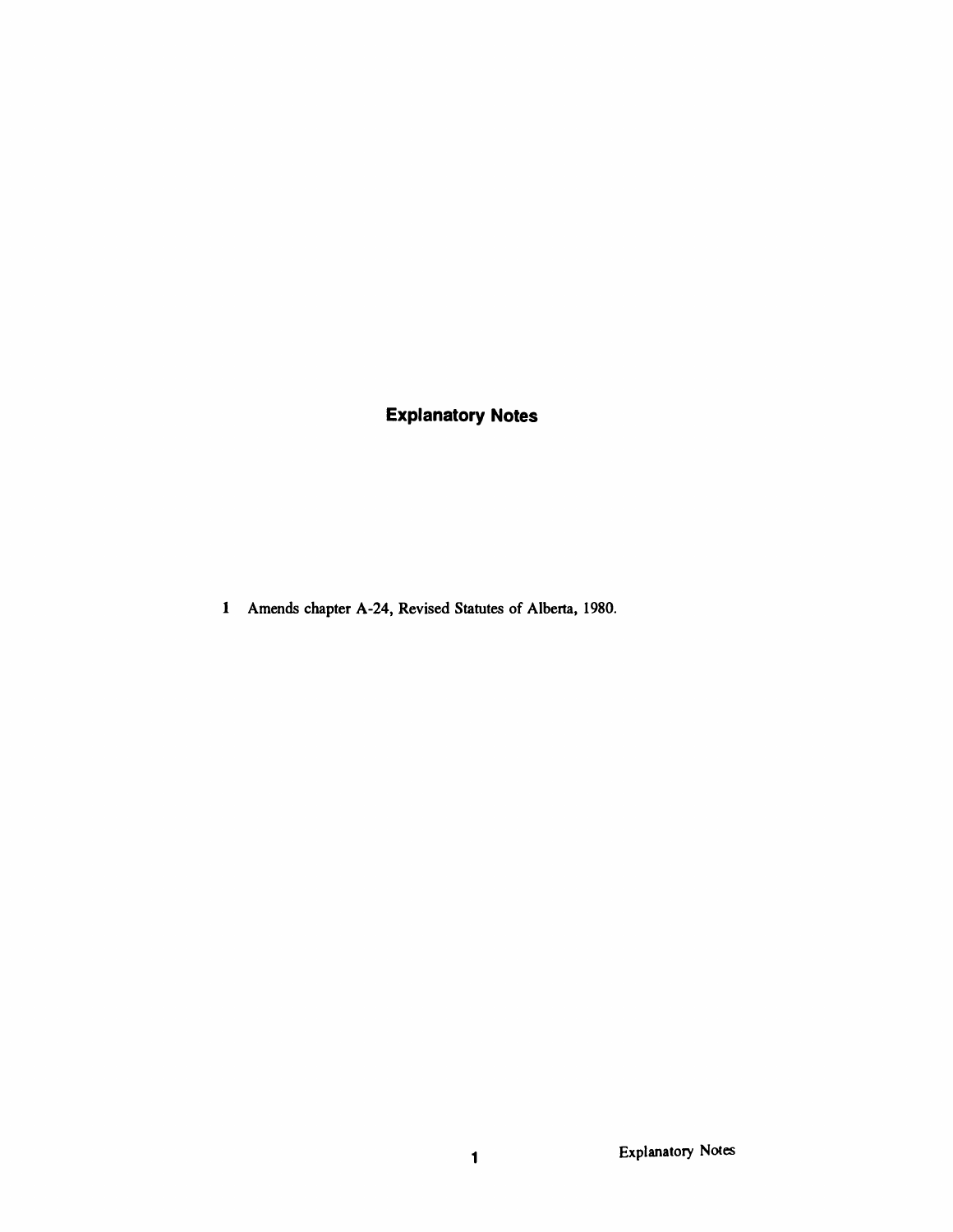*3 The Enacting clause is amended by adding "THEREFORE" before "HER MAJESTY".*

#### *4 The following is added after section 5.9:*

*5.91(1) No person may charge or accept payment of a fee*

- *(a) the payment of which is a condition to receiving an insured service provided by a physician who is enrolled in the Plan or a dental surgeon who is opted into the Plan, and*
- *(b) that is in addition to the benefit payable by the Minister for the insured service.*

*(2) A person who contravenes subsection (1) is guilty of an offence.*

*5 Section 12(1)(b) and (c) are amended by striking out "5.2 and 5.3" and substituting "5.2, 5.3 and 5.91".*

#### *6 The following is added after section 30:*

*30.01(1) In this section, "Standing Committee" means the Standing Committee of the Legislative Assembly on Law and Regulations.*

*(2) Before a regulation is made pursuant to section 6, 7, 29 or 30, the Minister shall*

- *(a) provide a copy of the proposed regulation to the Standing Committee, and*
- *(b) consult with,*
	- *(i) in the case of a regulation affecting services provided by physicians, the board of directors of the Alberta Medical Association (C.M.A. - Alberta Division);*
	- *(ii) in the case of a regulation affecting services provided by dental surgeons, the board of*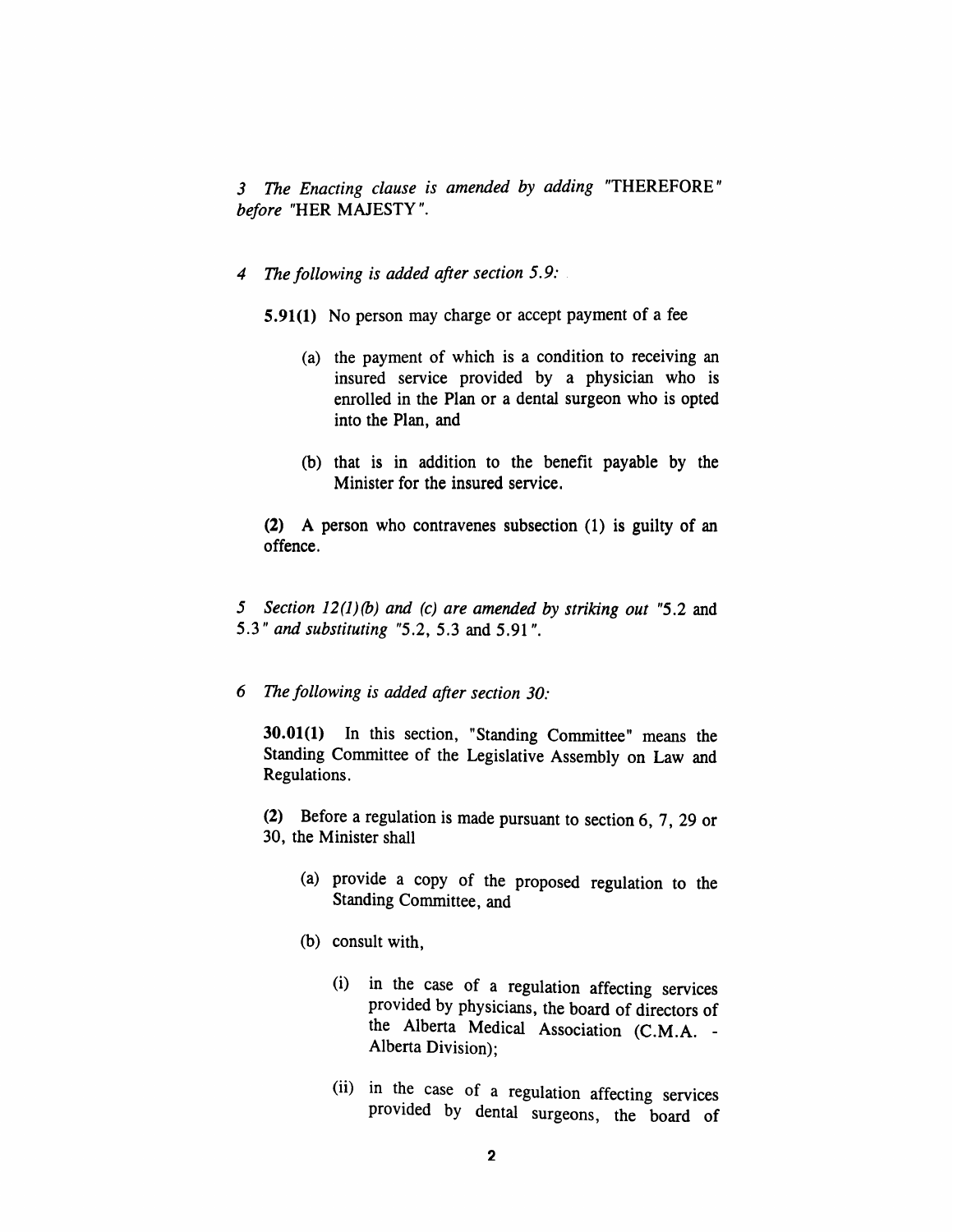*3 The Enacting clause presently reads:*

*HER MAJESTY, by and with the advice and consent of the Legislative Assembly ofAlberta, enacts asfollows:*

#### *5 Section 12 presently reads:*

*12(1) Nothing in this Act or the regulations*

- *(a) interferes with the right of any person to his own choice of practitioner,*
- *(b) except sections 5.2 and 5.3, interferes with the right of any practitioner to make an agreement or arrangement with any person to collectfrom that person an amount in addition to the benefits payable by the Minister with respect to goods or services provided by the practitioner, if the agreement or arrangement is made before the goods or services are provided,*
- *(c) except sections 5.2 and 5.3, affects the right of any resident to receive any health services or benefits in respect of them by reason of his choice ofpractitioner, or*
- *(d) interferes with the right ofa practitioner to accept or refuse to accept a patient who is a resident, subject to humanitarian considerations and the traditions and ethics ofthe profession of which he is a member.*
- *(2) Nothing in this Act or the regulations shall be construed to prevent*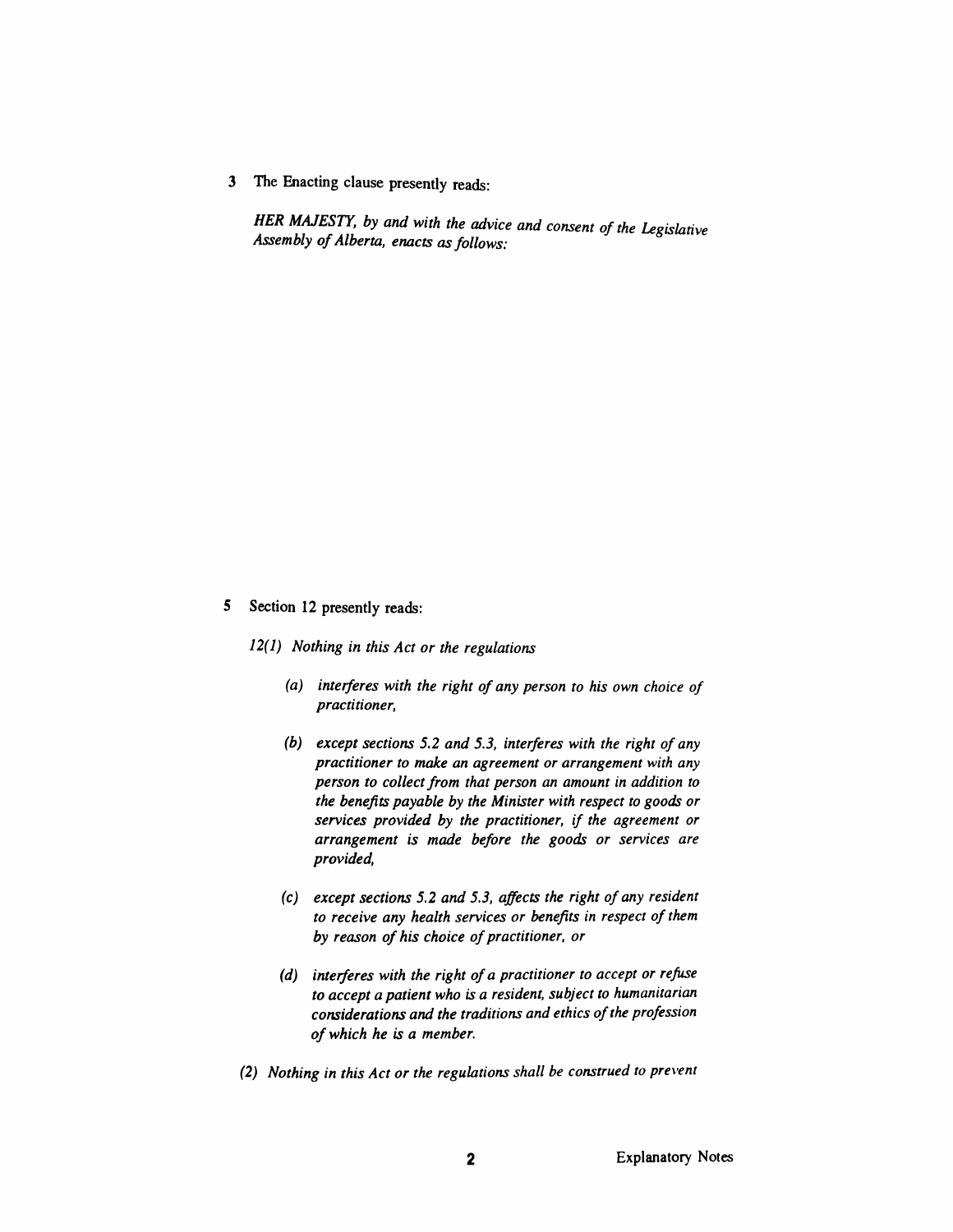*directors of The Alberta Dental Association;*

- *(iii) in the case of a regulation affecting services provided by chiropractors, the Council of The College of Chiropractors of Alberta;*
- *(iv) in the case of a regulation affecting services provided by dental mechanics, the Council of management of The Alberta Certified Dental Mechanics Society;*
- *(v) in the case of a regulation affecting services provided by opticians, the council of the Alberta Opticians Association;*
- *(vi) in the case of a regulation affecting services provided by optometrists, The Council of The Alberta Association of Optometrists;*
- *(vii) in the case of a regulation affecting services provided by podiatrists, the Council of Management of the Alberta Podiatry Association.*

*(3) On receipt by the Standing Committee of a proposed regulation pursuant to subsection (2), the Standing Committee shall examine the proposed regulation to ensure that*

- *(a) it is consistent with the delegated authority provided in this Act,*
- *(b) it is necessarily incidental to the purpose of this Act, and*
- *(c) it is reasonable in terms of efficiently achieving the objective of this Act.*

*(4) When the proposed regulation has been examined as required under subsection (3), the Standing Committee shall advise the Minister that the proposed regulation has been so examined and shall indicate any matter referred to in subsection 3(a), (b) or (c) to which, in the opinion of the Standing Committee, the attention of the Minister should be drawn.*

*7 This Act comes into force on Proclamation.*